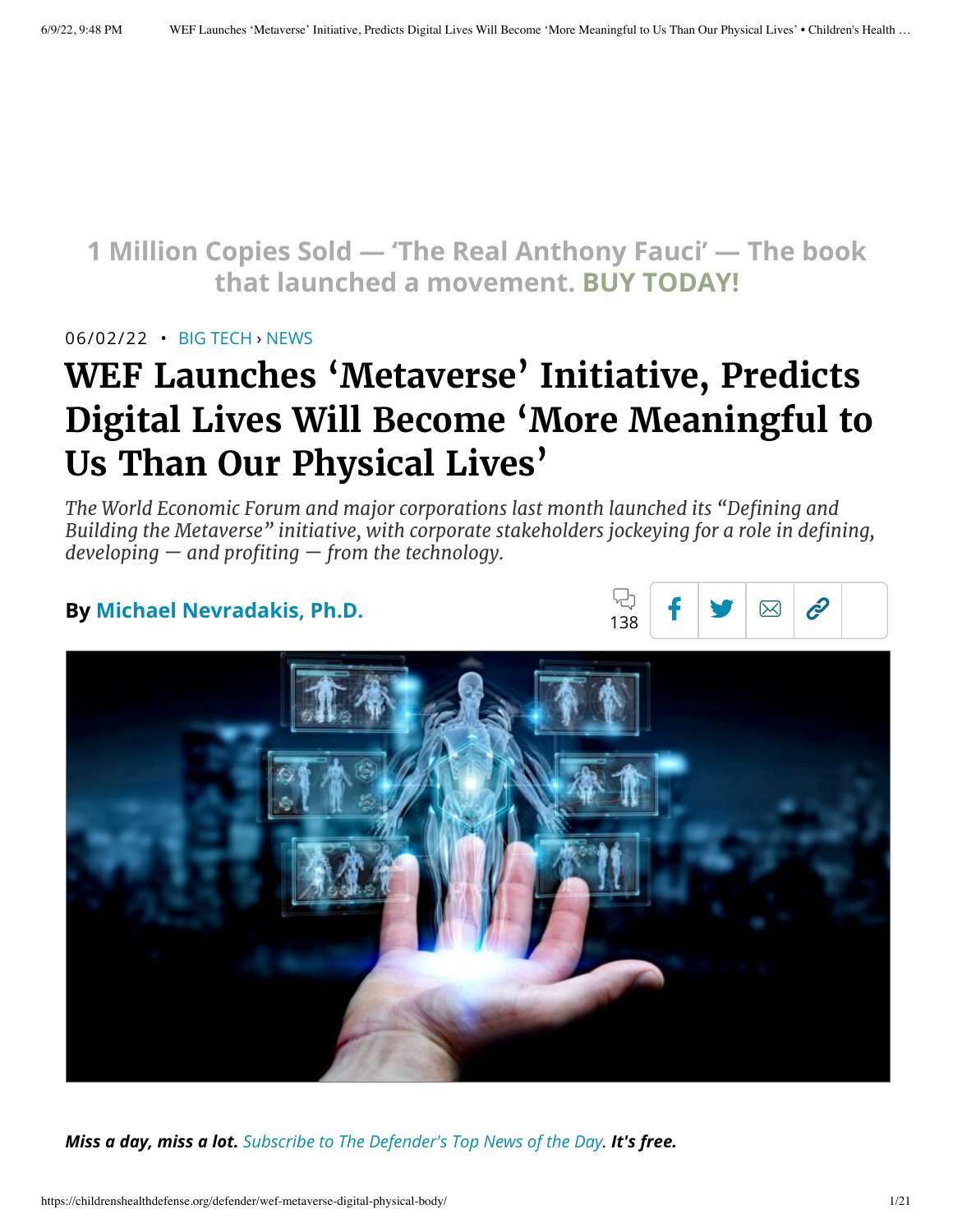The World Economic Forum (WEF) and major corporations, following talks at last month's annual [meeting](https://www.weforum.org/events/world-economic-forum-annual-meeting-2022) in Davos, Switzerland, launched a new [initiative](https://initiatives.weforum.org/defining-and-building-the-metaverse): "Defining and Building the Metaverse."

As the initiative's name implies, its stakeholders are still in the process of defining exactly what the term "metaverse" means.

However, [according](https://www.weforum.org/agenda/2022/02/future-of-the-metaverse-vr-ar-and-brain-computer/) to the WEF, in part, the metaverse involves a moment "at which our digital lives our online identities, experiences, relationships, and assets — become more meaningful to us than our physical lives."

One person involved in the talks, Julia Goldin, LEGO's chief product & marketing officer, [expressed](https://www.weforum.org/press/2022/05/new-initiative-to-build-an-equitable-interoperable-and-safe-metaverse) optimism about how the metaverse could aid in children's development:

"To us, the priority is to help create a world in which we can give kids all the benefits of the metaverse — one with immersive experiences, creativity and self-expression at its core — in a way that is also safe, protects their rights and promotes their well-being."

While the talks focused somewhat on how to definitively define the term "metaverse," there was also a great deal of focus on who should be involved in — and potentially profit from — its development.

Those involved in the talks [positioned themselves](https://initiatives.weforum.org/defining-and-building-the-metaverse) to "develop and share actionable strategies for creating and governing" an "interoperable and safe" metaverse.

There also were extensive discussions on providing "guidance on how to create an ethical and inclusive metaverse, engaging organizations across the private and public sectors, including business, civil society, academia and regulators."

The WEF [described](https://initiatives.weforum.org/defining-and-building-the-metaverse) the initiative as "bringing together leading voices from the private sector, civil society, academia and policy" to "define the parameters" of the metaverse's future development.





Philip Rosedale, founder of [Linden](https://www.lindenlab.com/) Lab, which developed the "Second Life" virtual world, [acquired](https://www.juicybomb.com/2022/04/meta-acquires-second-life-from-linden-lab/) in April by Meta.

- Andrew R. Sorkin, financial columnist for The New York Times and co-anchor of CNBC's "Squawk Box."
- Omar Sultan Al Olama, minister of state for artificial intelligence in the United Arab Emirates, appointed in 2017.

Nick Clegg, Meta's president of global affairs who was formerly deputy prime minister of the U.K., [said](https://reclaimthenet.org/wef-to-have-leadership-role-in-metaverse/) the "multistakeholder initiative" aims to assume a leading role in establishing and shaping the metaverse.

The WEF [said](https://initiatives.weforum.org/defining-and-building-the-metaverse) early stakeholders will play a particularly significant role in this process:

"'Defining and Building the Metaverse' is the world's foremost multistakeholder initiative to develop and share actionable strategies for creating and governing the metaverse.

"By providing a space for global leaders in industry, civil society and government, the initiative will share and accelerate insights and solutions that will bring the metaverse to life.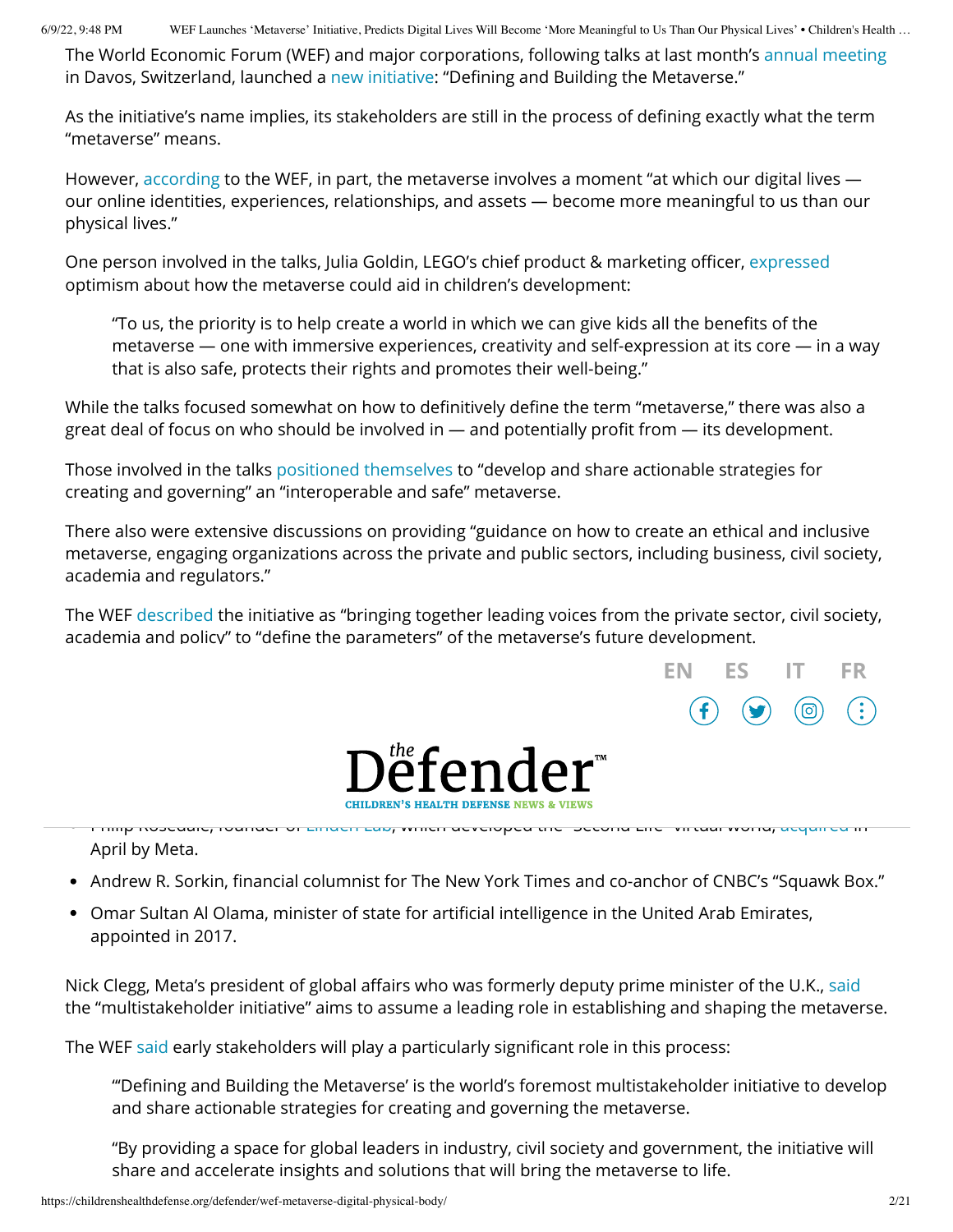"By joining the initiative, members are playing a vital role in defining and building the metaverse."

### **1 Million Copies Sold — 'The [Real Anthony](https://www.amazon.com/Real-Anthony-Fauci-Democracy-Childrens/dp/1510766804) Fauci' — The book that launched a movement. BUY TODAY!**

#### **Building a 'metaverse' that hasn't yet been definitively defined**

Though as its name implies, part of the initiative's goal is to define "metaverse," the WEF did offer this highly broad, general [definition](https://initiatives.weforum.org/defining-and-building-the-metaverse):

" … a future persistent and interconnected virtual environment where social and economic elements mirror reality. Users can interact with it and each other simultaneously across devices and immersive technologies while engaging with digital assets and property."

This expands on the "simplest" definition of the metaverse provided by the WEF, which [described](https://www.weforum.org/agenda/2022/05/metaverse-governance/) it as "a unified and persistent virtual environment accessed via extended reality (XR) technologies."

The WEF [said](https://www.weforum.org/agenda/2022/05/metaverse-governance/) the metaverse is most usefully seen "as a lens through which to view ongoing digital transformation," based on the belief that "virtual worlds, incorporating connected devices, blockchain and other tech will be so commonplace that the metaverse will become an extension of reality itself."

More specific definitions of the metaverse, however, "can develop in many ways, depending on research, innovation, investment and policy," the WEF [said.](https://www.weforum.org/press/2022/05/new-initiative-to-build-an-equitable-interoperable-and-safe-metaverse)

[According](https://www.weforum.org/agenda/2022/02/future-of-the-metaverse-vr-ar-and-brain-computer/) to the WEF, the metaverse "can be categorized into three schools of thought," which include:

- The metaverse "as a product or service."
- The metaverse "as a place where users can connect, interact, and transfer themselves and their belongings across multiple digital locations," such as "gaming and creator platforms."
- The metaverse as a moment "at which our digital lives our online identities, experiences, relationships, and assets — become more meaningful to us than our physical lives" — a definition described by the WEF in its article as "compelling."

Despite the WEF's ambiguous definition of the metaverse as a concept, the organization is [definite](https://www.weforum.org/agenda/2022/05/metaverse-governance/) in predicting its impacts and its value for major (and real-world) corporations and businesses:

"This will have significant impacts on society. Just as the internet and smartphones transformed our social and commercial interactions, the metaverse could change the way people and businesses communicate, and operate, in innovative yet unpredictable ways."

The WEF's new initiative will focus on two key areas, or "action tracks:" metaverse governance, and the generation of "economic and societal value." The WEF "will explore themes across regulatory frameworks, technology choices and economic opportunities."

More specifically, "metaverse governance" refers to a commitment by members of the initiative to recommend "governance frameworks for interoperable, safe and inclusive metaverse ecosystems."

[According](https://initiatives.weforum.org/defining-and-building-the-metaverse) to the WEF, "this entails finding harmonization between regulation and innovation in order to develop interoperability while preserving user privacy and safety."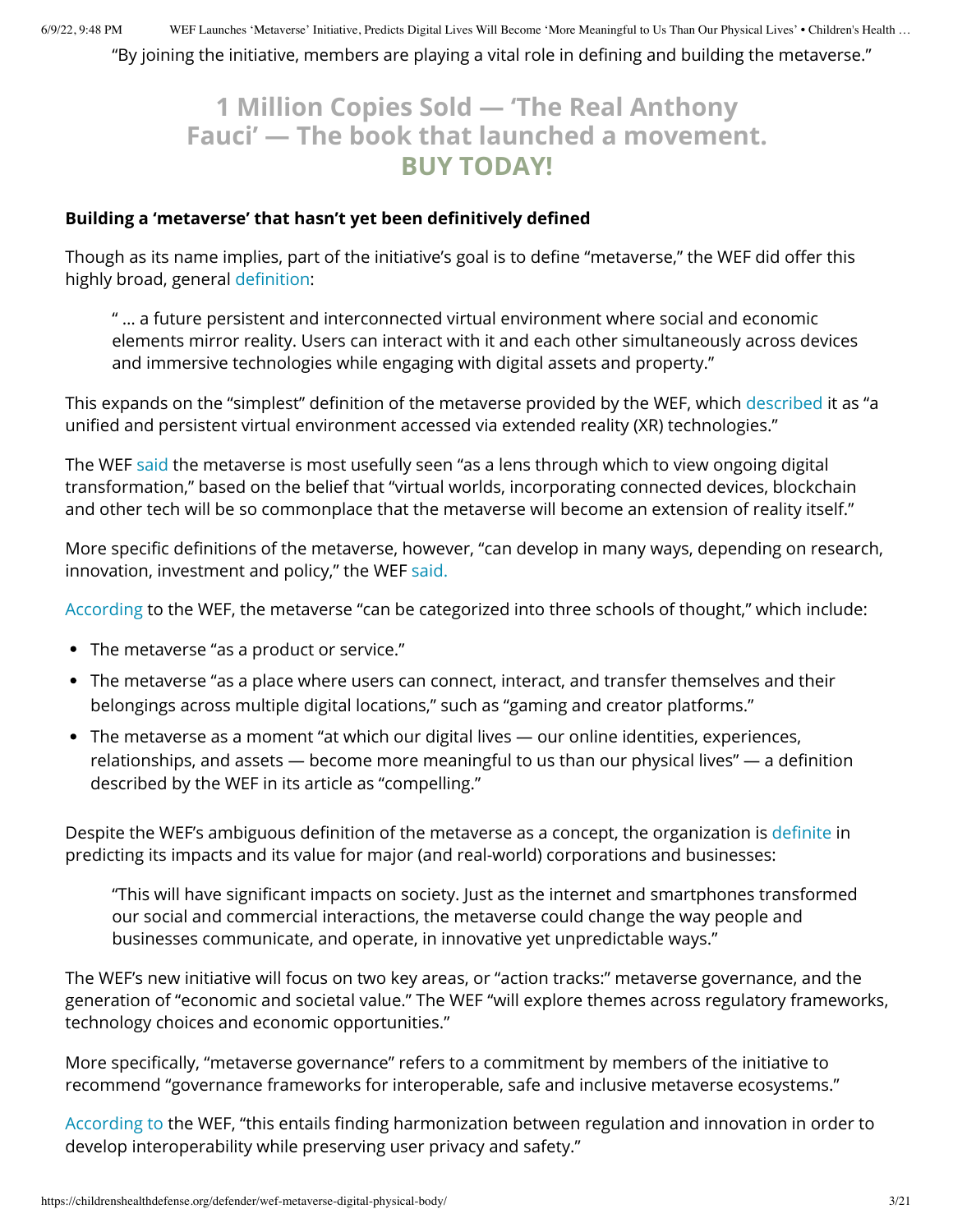In turn, "generating economic and societal value" will [involve](https://initiatives.weforum.org/defining-and-building-the-metaverse) members of the initiative sharing and accelerating "insights and solutions that will bring the metaverse to life."

The WEF [said](https://initiatives.weforum.org/defining-and-building-the-metaverse) that "in doing so, they will map new value chains and business models across industries, identifying elements and use cases that provide economic opportunity."

#### **Industry 'stakeholders' eye profit-making potential of 'metaverse'**

The initiative's "generating economic and societal value" action track belies what may lie at the heart of the WEF's efforts to set the rules of engagement in the metaverse while it is still in its nascent state.

More than 60 corporate ["stakeholders"](https://childrenshealthdefense.org/defender_category/big-tech/) have [signed on](https://reclaimthenet.org/wef-to-have-leadership-role-in-metaverse/) to the initiative thus far, including several Big Tech firms, such as Meta, Microsoft, Taiwanese consumer electronics firm HTC, and Sony Interactive, accompanied by Walmart, the LEGO Group, as well as academics and representatives of civil society.

Many of these stakeholders may be enticed by the growth potential of the metaverse market, which Bloomberg [predicted](https://www.bloomberg.com/professional/blog/metaverse-may-be-800-billion-market-next-tech-platform/) will grow to \$800 billion by 2024.

Examples of this are already evident. For instance, [according](https://www.weforum.org/agenda/2022/05/metaverse-governance/) to the WEF, the popular Fortnite video game "sells over \$3 billion of digital cosmetic items to players each year, making it a larger apparel company by sales than several global fashion houses."

Given the market potential, it's not surprising executives from several Big Tech companies, and from the WEF itself, warmly praised the WEF's new initiative.

For instance, Jeremy Jurgens, the WEF's managing director, [stated:](https://www.weforum.org/press/2022/05/new-initiative-to-build-an-equitable-interoperable-and-safe-metaverse)

"'The Defining and Building the Metaverse' initiative provides the industry with an essential toolkit for ethically and responsibly building the metaverse.

"This will help ensure that we can fully harness this vital medium for social and economic interconnectivity in an inclusive, ethical and transformative manner."

#### Meta's Clegg [added:](https://www.weforum.org/press/2022/05/new-initiative-to-build-an-equitable-interoperable-and-safe-metaverse)

"The metaverse is at an early stage in its development. Done well, the metaverse could be a positive force for inclusion and equity, bridging some of the divides that exist in today's physical and digital spaces.

"That's why the 'Defining and Building the Metaverse' initiative will be so valuable. It mustn't be shaped by tech companies on their own. It needs to be developed openly with a spirit of cooperation between the private sector, lawmakers, civil society, academia and the people who will use these technologies.

"This effort must be undertaken in the best interests of people and society, not technology companies."

#### Brad Smith, president and vice chair of Microsoft, [remarked:](https://www.weforum.org/press/2022/05/new-initiative-to-build-an-equitable-interoperable-and-safe-metaverse)

"While the metaverse is in its nascent stage, we believe it has the potential to deliver enhanced connections for everyone.

"As an industry it is incumbent upon all of us to ensure this new paradigm is developed in a way that is accessible for everyone, puts the needs of people first, enhances human connection and is developed securely with trust built in by design."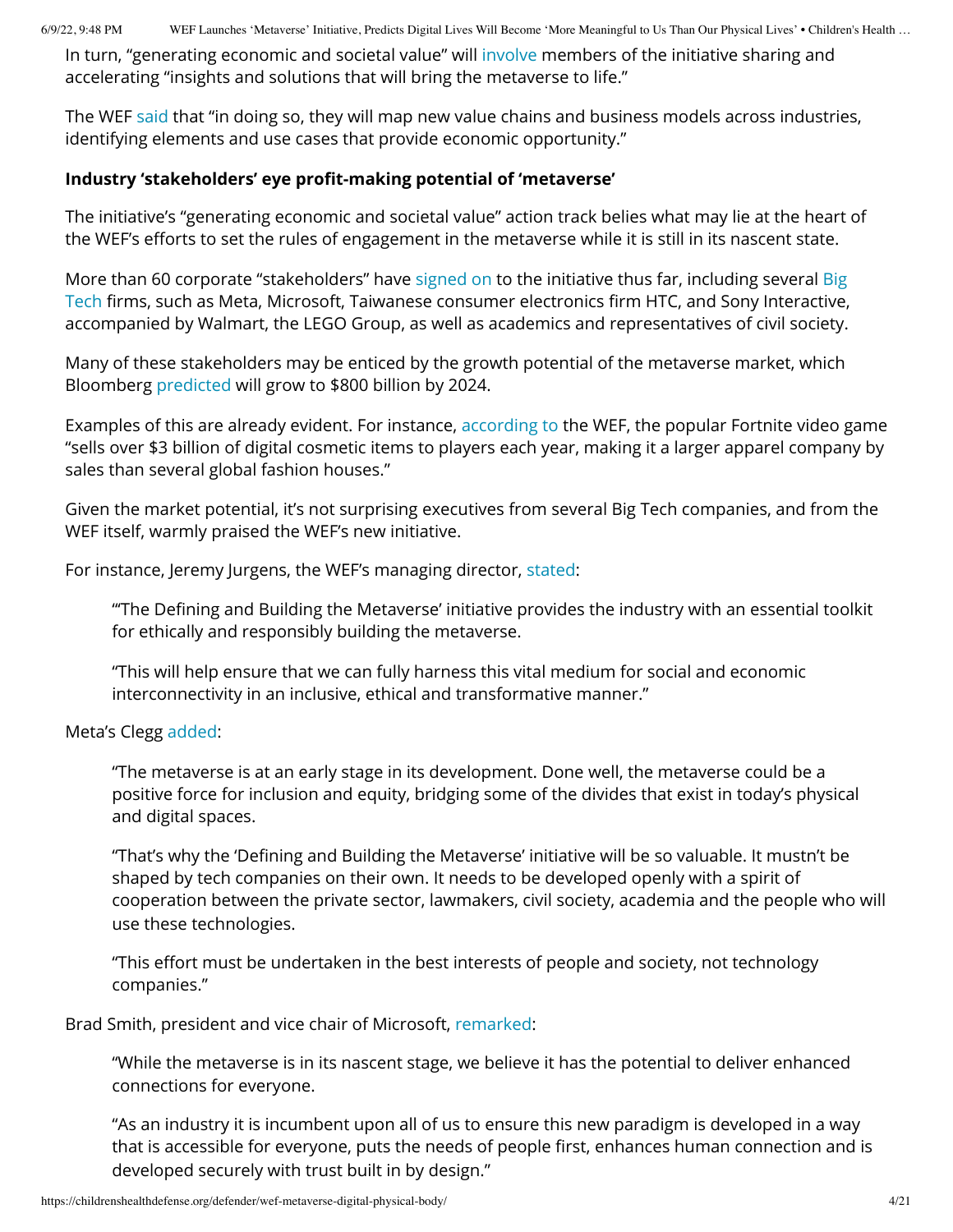Cher Wang, founder and chairwoman of HTC, described the metaverse as "inevitable," [saying:](https://www.weforum.org/press/2022/05/new-initiative-to-build-an-equitable-interoperable-and-safe-metaverse)

"The metaverse is the next inevitable step in the evolution of the internet but will require comprehensive collaboration between all ecosystem stakeholders to make it an open, safe and secure environment.

"As such, this Forum initiative is a robust start to addressing the key technology and policy fundamentals to enable the metaverse to fulfill its boundless potential."

Similarly, Magic Leap's Peggy Johnson [expressed](https://www.weforum.org/press/2022/05/new-initiative-to-build-an-equitable-interoperable-and-safe-metaverse) excitement over the transformations the metaverse could deliver, including in areas such as healthcare:

"At Magic Leap, we are excited about how technologies like augmented reality will transform the way we live and work, especially in growing fields like healthcare, manufacturing and the public sector.

"To realize the potential of these technologies, a thoughtful framework for regulation that protects users and facilitates future innovation is required, supported by all stakeholders, including businesses, consumers, government, NGOs and academia."

Yat Sui, co-founder and chairman of Animoca Brands, a Hong Kong-based game software company, [described](https://www.weforum.org/press/2022/05/new-initiative-to-build-an-equitable-interoperable-and-safe-metaverse%20%0d3) the metaverse's potential in the realm of "digital ownership":

"Animoca Brands is pleased to be a part of the inaugural metaverse initiative launched by the World Economic Forum and we look forward to a dialogue with our industry colleagues as we navigate the potential of true digital ownership in the open metaverse."

Others, such as Dr. Inhyok Cha, CEO of South Korean IT service management company CJ Olive Networks and group chief digital officer of CJ Corporation, [praised](https://www.weforum.org/press/2022/05/new-initiative-to-build-an-equitable-interoperable-and-safe-metaverse) the WEF's new initiative for its potential to help stakeholders overcome "unforeseen complexities:"

"The rapid advancement and adoption of the metaverse will create unforeseen complexities in terms of governance, ethics, social and industrial effects.

"Thus, the need for collective intelligence to anticipate, analyze, design, experiment on and constantly revise governance measures and frameworks will be crucial."

## **It's Time to Follow the Science. Join our [Campaign!](https://childrenshealthdefense.org/child-health-topics/health-freedom/its-time-to-follow-the-science/?itm_term=shortcode)**

#### **Who will govern the 'metaverse'?**

Inhyok's remarks reflect questions also acknowledged by the WEF about who will "govern" the metaverse, and in what manner.

Specifically, the WEF [describes](https://www.weforum.org/agenda/2022/05/metaverse-governance/) metaverse governance as "a multifaceted challenge which needs to consider interoperability, privacy, safety and security."

According to the WEF, "real-world governance models" represent one possible option for metaverse governance.

However, far from referring to constitutionally defined institutions of governance, with checks and balances, the WEF [cites](https://www.weforum.org/agenda/2022/05/metaverse-governance/) Facebook's "[Oversight](https://www.ft.com/video/56db419e-e3ad-43ba-abe2-5c0e75de6ecf) Board" as an example of such a "real-world governance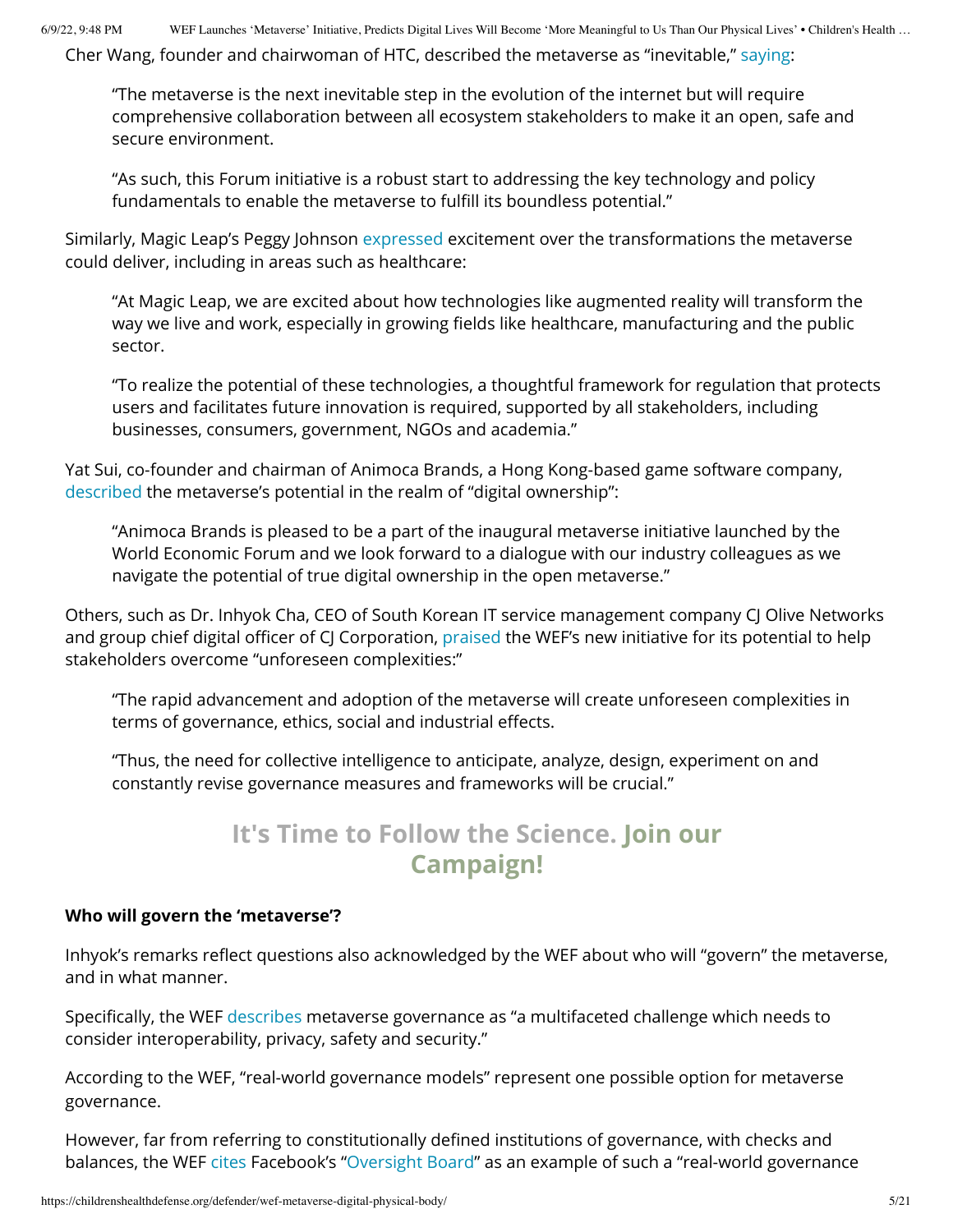model."

However, [according](https://www.weforum.org/agenda/2022/05/metaverse-governance/) to the WEF, "not all legislators are satisfied" with such models, citing, for instance, new regulations such as the European Union's Digital [Services](https://childrenshealthdefense.org/defender/online-disinformation-policies-world-governance-social-media/) Act, which will police content moderation and "disinformation" on social media platforms.

Other potential governance models [cited](https://www.weforum.org/agenda/2022/05/metaverse-governance/) by the WEF include user-based systems modeled on blockchain technology and [non-fungible](https://www.investopedia.com/non-fungible-tokens-nft-5115211) tokens (NFTs).

#### **Tech companies eager to develop the technologies of the future 'metaverse'**

For Big Tech companies, the potential profitability and revenue streams offered by the metaverse go hand in hand with the companies' ability to develop the [technologies](https://www.weforum.org/agenda/2022/02/future-of-the-metaverse-vr-ar-and-brain-computer/) that will be used to create the metaverse.

Indeed, the WEF [tells](https://www.weforum.org/agenda/2022/02/future-of-the-metaverse-vr-ar-and-brain-computer/) us "major technology companies including Apple, Google, Meta Platforms (Facebook), Microsoft, Niantic and Valve are developing the tech that will shape the future of the metaverse."

The WEF goes on to [add](https://www.weforum.org/agenda/2022/02/future-of-the-metaverse-vr-ar-and-brain-computer/) that the metaverse will be shaped by three potential technological innovations, including "virtual reality (VR), augmented reality (AR), and brain-computer interfaces (BCI)."

While VR and AR may be familiar to many, BCI represents the most ambitious of these three technological tracks — and may belie the true intentions of the WEF and the "stakeholders" of this new initiative.

Specifically, BCI [aims](https://www.weforum.org/agenda/2022/02/future-of-the-metaverse-vr-ar-and-brain-computer/) "to replace screens and physical hardware entirely."

The WEF refers to technology such as [Neuralink](https://waitbutwhy.com/2017/04/neuralink.html), that "requires neurosurgery to implant devices in the brain," as an example of BCI.

Alibaba Group President J. Michael Evans during the meeting [gushed over](https://twitter.com/AndrewLawton/status/1529045188764921856?ref_src=twsrc%5Etfw%7Ctwcamp%5Etweetembed%7Ctwterm%5E1529045188764921856%7Ctwgr%5E%7Ctwcon%5Es1_&ref_url=https%3A%2F%2Fvigilantcitizen.com%2Fvigilantreport%2Ftop-10-insane-wef%2F) "individual carbon footprint trackers" — resembling "personal carbon allowance" technology previously [reported on](https://childrenshealthdefense.org/defender/personal-carbon-allowances-surveillance-capitalism/) by The Defender.

Similarly, Nokia CEO Pekka Lundmark [predicted](https://www.youtube.com/watch?v=LJpBJAHqY0M) that by [2030,](http://allthatstreaming.com/media/ats/video/petta-lundmark.mp4) "smartphones will be implanted directly into the body," surely facilitating the expansion of the metaverse.

# **Subscribe to The Defender - It's Free!**

First Name.. **Last Name..** Last Name..

Email..

**SIGN UP**

### **SUGGEST A [CORRECTION](https://childrenshealthdefense.org/suggest-a-correction/)**